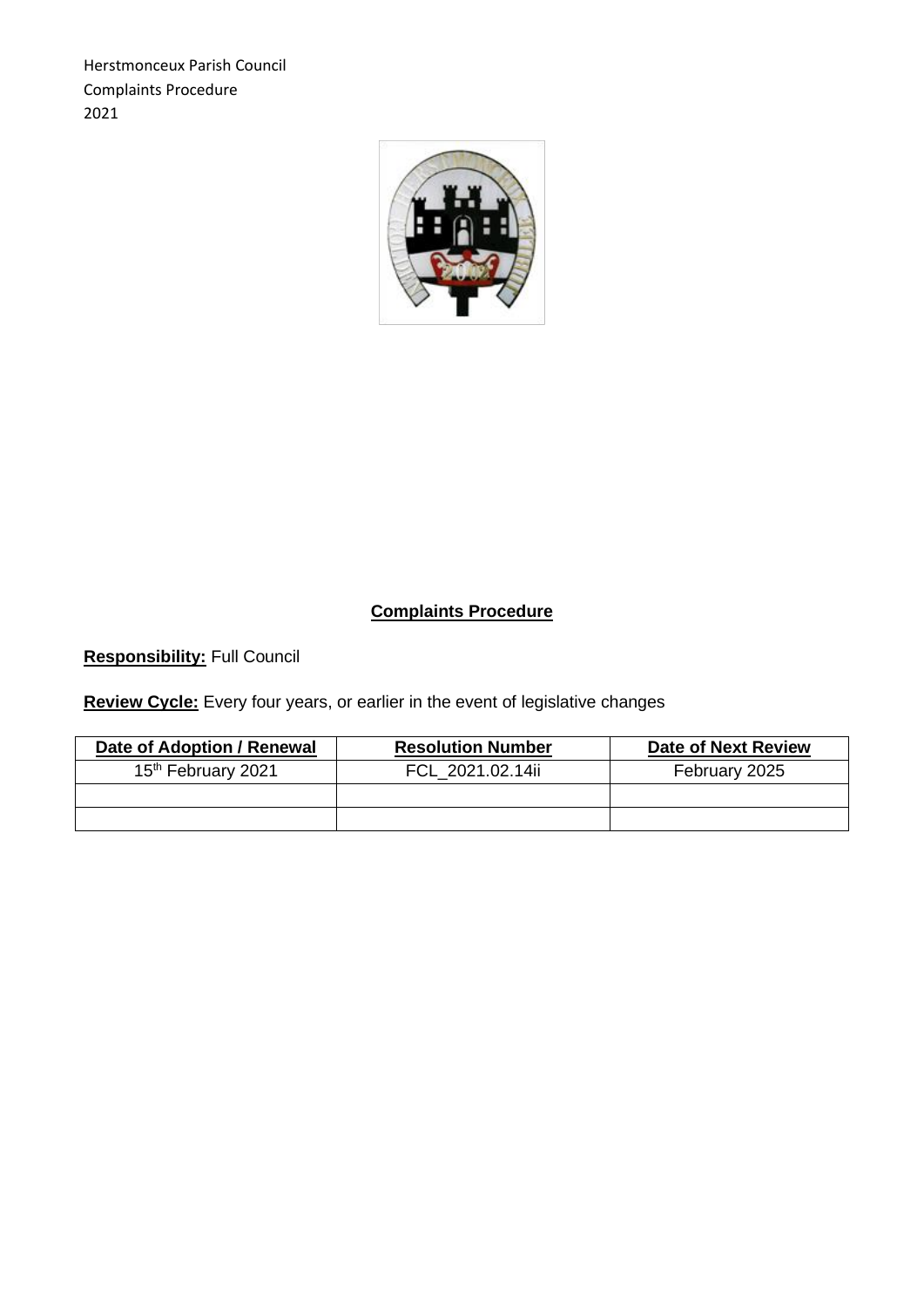Herstmonceux Parish Council Complaints Procedure 2021 **Introduction**

Herstmonceux Parish Council echo the commitments of their District Council.

Herstmonceux Parish Council are committed to providing high quality local services, with our parishioners at the heart of all decisions that are made. We do our best to make sure your contact with us is professional, courteous and goes beyond your expectations. However, we do accept that sometimes things can go wrong and at these times we need to listen to your views to ensure we improve.

No matter what your experience, we welcome the opportunity of receiving your views so we can learn and continually improve. Your views, both positive and negative, are very important to us. Please use this procedure as a guide to help you through our comments, compliments and complaints procedure.

#### **Through our complaints procedure you can complain about:**

- The behaviour of a person representing or delivering a service for or on behalf of the Council
- A failure to provide a service at the level or standard expected by the Council
- A failure to follow the Council's agreed policies, rules or procedures
- A failure to consider all information in coming to a decision
- A failure to inform people of their rights

- Malice, bias or unfair discrimination and in particular discrimination or harassment on the grounds of age, disability, gender reassignment, pregnancy and maternity, race, religion or belief, gender and sexual orientation.

If you have a complaint about any of our Contractors, please speak to us.

### **Managing your information or personal data**

Herstmonceux Parish Council may need to store and use data about you to properly deliver their services. However, you have the right to ask for:

- Incomplete or inaccurate data to be rectified,
- Personal data to be deleted (the right to be forgotten),
- The processing of your personal data to be restricted.

Whilst the above do not constitute a complaint, if you believe that we have not treated your Freedom of Information request fairly and or we are not using and/or storing your data in a proper manner then you can refer us to the Information Commissioner's Office who will review this and offer you further advice.

### **To help us resolve your complaint, please give specific details of:**

i. The time and date of any incident that may have occurred.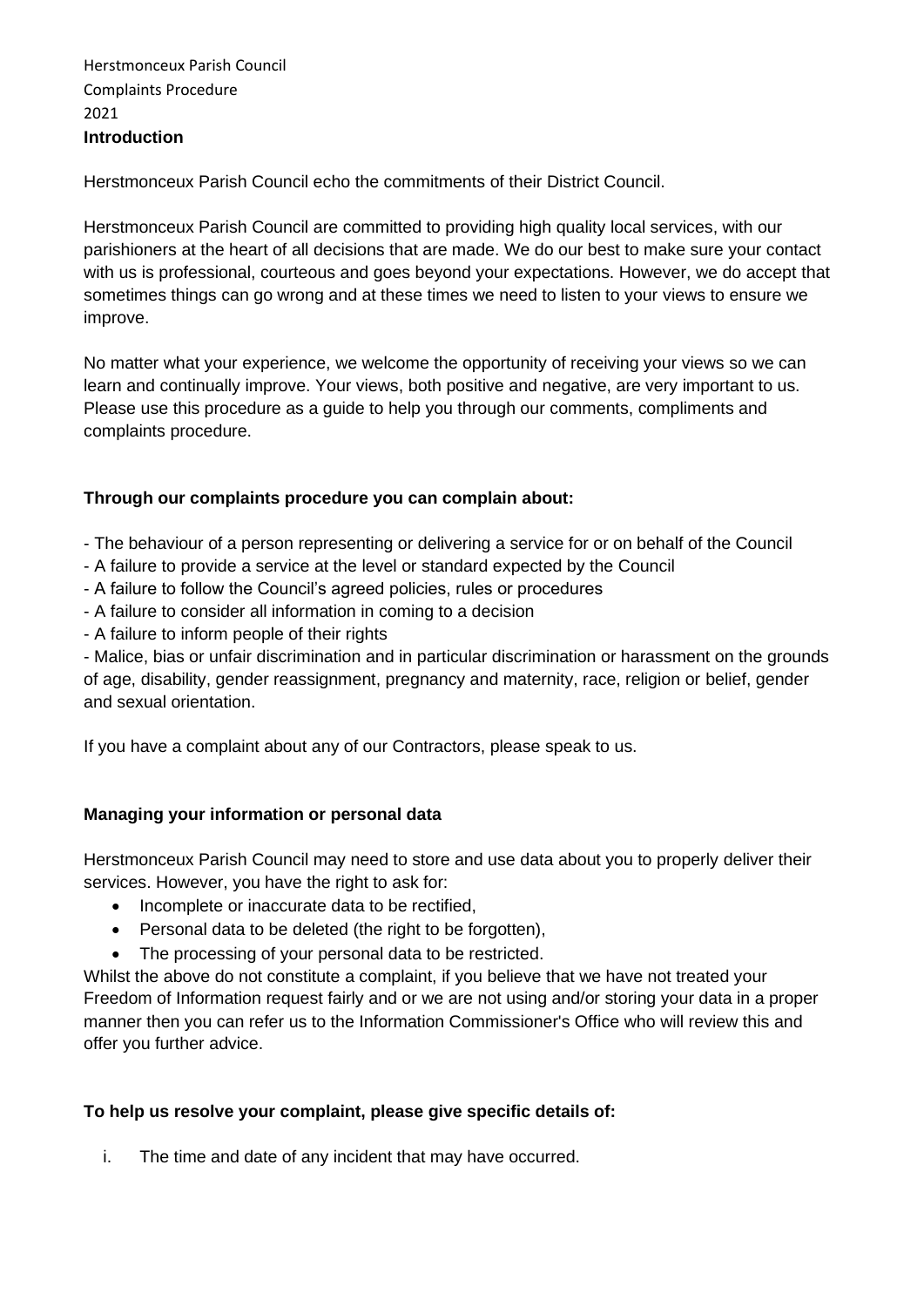Herstmonceux Parish Council

Complaints Procedure

2021

- ii. Details of your complaint please explain in your own words what it is that you are complaining about.
- iii. Names of anyone involved If the complaint involves a particular employee / councillor / contractor / service
- iv. Contact details let us know who you are and how we can contact you to respond to your complaint.

## **Procedure**

### **Oral Complaints**

- 1. If a complaint about Council procedures or administration is notified orally to a Councillor or Officer and s/he cannot immediately satisfy the complainant in full, the councillor or officer shall ask the complainant to refer the complaint in writing to the Clerk. If the complainant prefers not to refer the complaint to the Clerk, the councillor or officer shall advise him or her to refer it to the Chairman.
- 2. The councillor or officer shall assure the complainant that the complaint will be dealt with confidentially and promptly upon receipt of a letter, and that if it is resolved directly with the complainant it will be reported to the next meeting of the Council.
- 3. If the complainant is not satisfied but is unwilling to put the complaint in writing, the complaint will not be investigated further

### **Written Complaints**

- 4. Where the Clerk or Chairman receives a written complaint about his or her own action, s/he shall refer it directly to the Council. The complainant will be given an opportunity to comment on the manner in which it is proposed to attempt to resolve the complaint.
- 5. On receipt of any other written complaint, the Clerk or Chairman shall try to resolve the complaint directly with the complainant.
- **6.** No anonymous complaints will be considered by the Parish Council.

### **Resolved Complaints**

7. The Clerk or Chairman shall report to the next meeting of the Council, any oral or written complaint resolved directly with the complainant.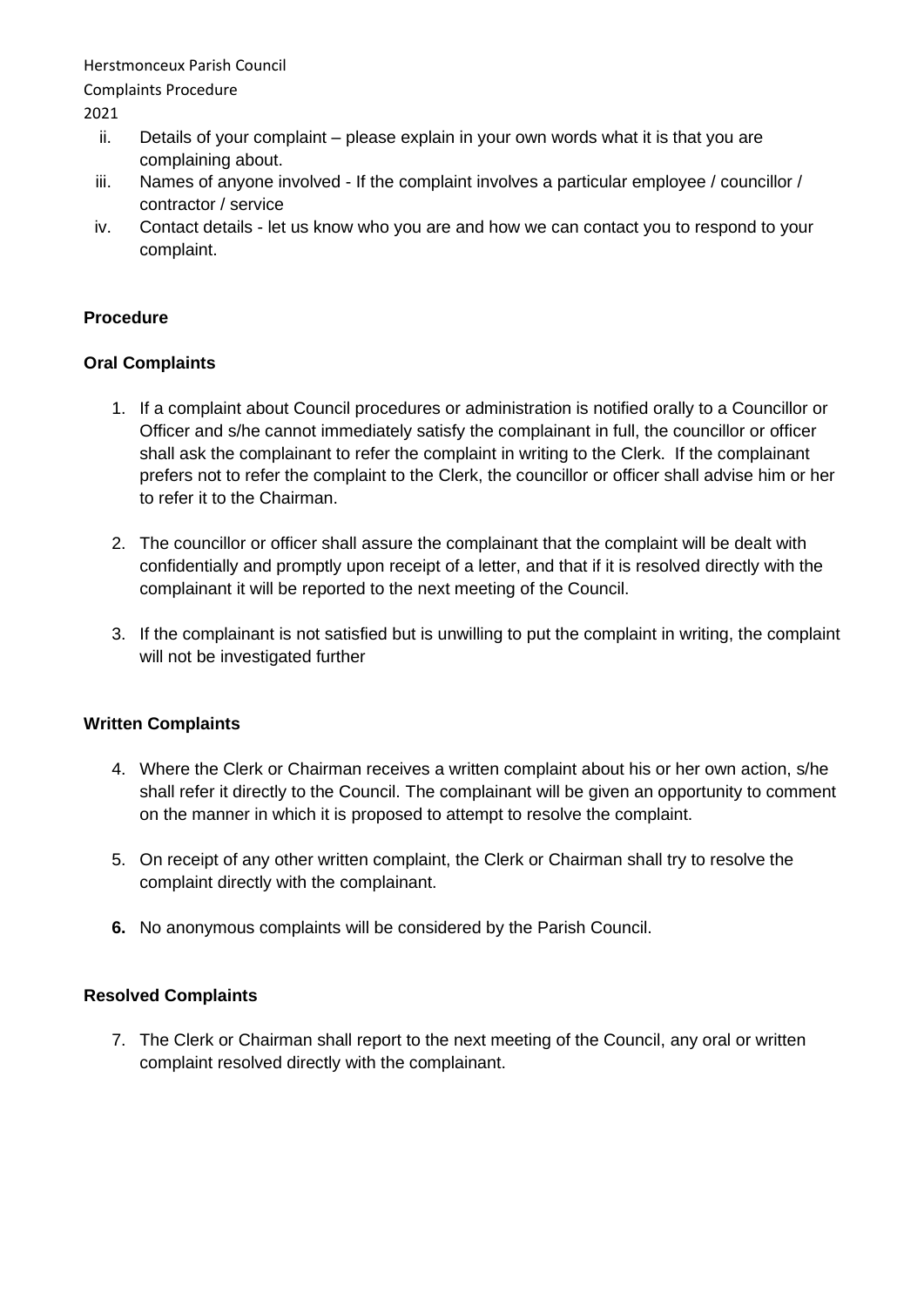### 8. The Clerk or Chairman shall bring any unresolved written complaint to the next meeting of Council, and the Clerk shall notify the complainant of the date on which it will be considered when s/he shall be offered the opportunity to explain the complaint orally to the Council.

- 9. Before discussion, the Council shall consider whether the circumstances attending any complaint warrant the matter being discussed in the absence of the public and the press.
- 10. The Council shall only defer dealing with a written complaint if it is of the opinion that issues of law or practice arise on which professional advice is necessary (e.g. from NALC). The complaint shall be dealt with at the next meeting after advice has been received.
- 11. All decisions on complaints shall be announced at the Council meeting in public. Within a working week after the decision has been made, it and the nature of an action taken shall be communicated in writing to the complainant.

## **Confidential Complaint**

- 12. A councillor or officer who receives a confidential complaint shall send a letter (attached) explaining that, subject to the complainant's agreement, the complaint will be discussed by the Council in a closed meeting. The complainant shall be offered the opportunity to explain the complaint orally to the Council.
- 13. Confidential complaints will not otherwise be investigated.

### **Unsatisfied Complainant**

14. Complainants who are not satisfied with the way their complaint has been handled, rather than remaining dissatisfied with the answer, may seek advice from the Local Government and Social Care Ombudsman

<https://www.lgo.org.uk/make-a-complaint/fact-sheets/other-topics/parish-councils>

or the Monitoring Officer at Wealden District Council by phoning 01323 443322